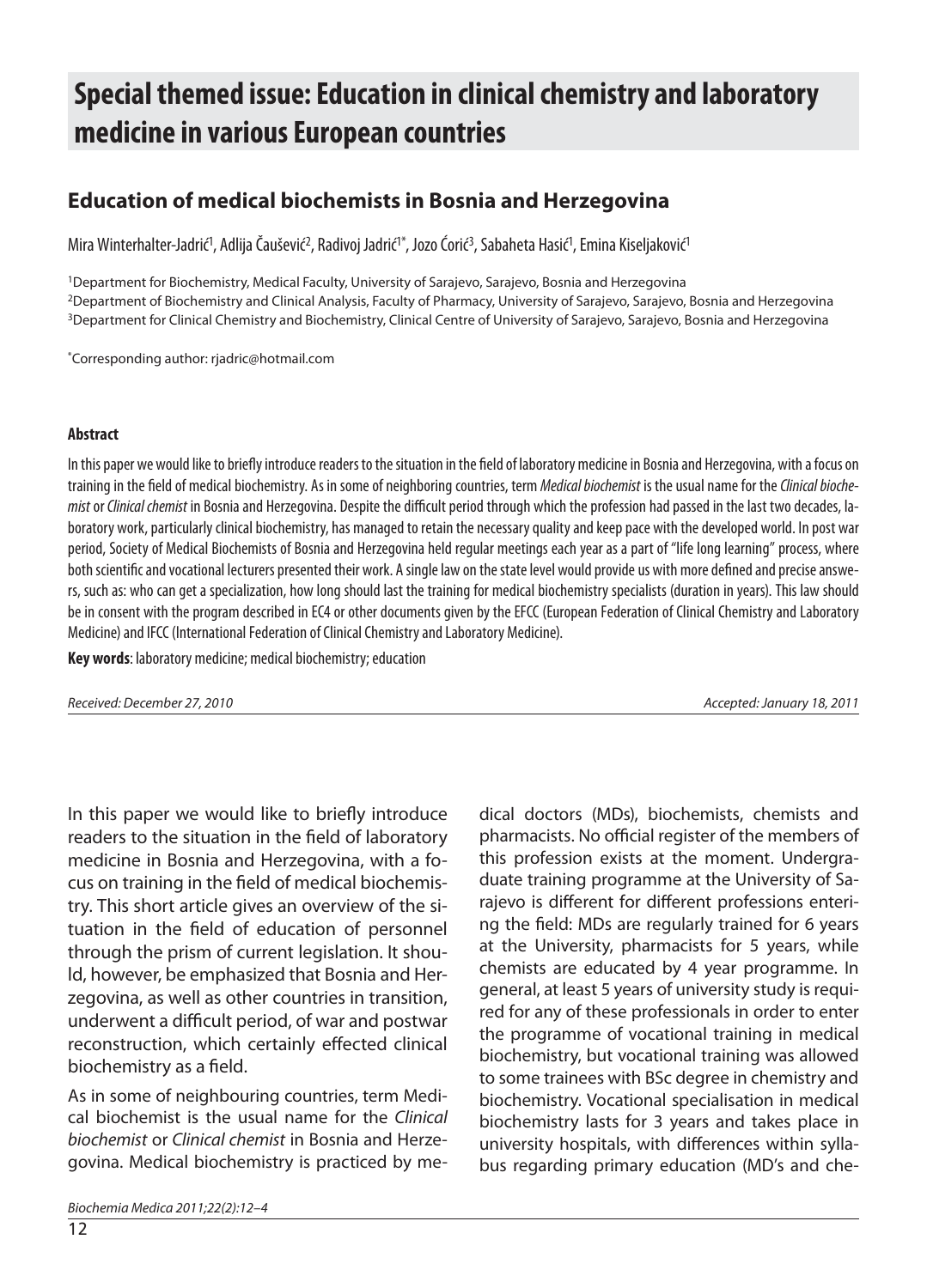mists/pharmacists). Syllabus for MD's is composed of theoretical and practical parts, such as general biochemistry, physiology, toxicology, physical chemistry, (lasting 2-4 months) and clinical biochemisty for 22 months. For pharmacyst syllabus is composed of microbiology (2 months), hematology (6 months) and clinical biochemistry (28 months).

After vocational training, final examination, that is both theoretical and practical, is obligatory. No official re-registration system exists, plans are being developed based on a credit-point system. Current number of Clinical Chemists is arround 95 with foolowing distribution: chemists 28, MDs 16, pharmacists 36 and others 15.

Despite the difficult period through which the profession had passed in the last two decades, laboratory work, particularly clinical biochemistry, has managed to retain the necessary quality and keep pace with the developed world. During many years prominent focus of clinical chemistry has been on research, scientific and technical developments, and quality as well as on quality improvement as tools to improve patient care. Without doubt these issues represent the way forward in the performance of our laboratories. Still another factor of unmistakeable importance for, finally, the well-being of patients, is a good (continuous) education. This not only holds for clinical chemists themselves, but for every member of the staff working in our laboratories.

In post war period, Society of Medical Biochemists of Bosnia and Herzegovina held regular meetings each year as a part of "life long learning" process, where both scientific and vocational lecturers presented their work. These meetings served in the exchange of the experience with leading manufacturers of apparatus and laboratory tests. We became full members of BCLF (Balkan Clinical Laboratory Federation), EFCC (European Federation of Clinical Chemistry and Laboratory Medicine) and the IFCC (International Federation of Clinical Chemistry and Laboratory Medicine), and in the year 2010, Society organized the first post-war Congress of Medical biochemists in Bosnia and Herzegovina in Sarajevo with international participation.

The International Federation of Clinical Chemistry and Laboratory Medicine has recognized this necessity for continuing education a long time ago. Since 1967 it has already an Education (and Management) Division (EMD), at that time as part of IU-PAC (International Union of Pure and Applied Chemistry). Most National Societies of the so-called developed countries continuously offer their members high level education in clinical chemistry. This starts at the training of clinical chemists and is continued during their professional life (1).

The situation regarding the education of professionals who are employed in laboratories of clinical biochemistry in Bosnia and Herzegovina is quite complex. Bosnia and Herzegovina is a Federation of two entities, with their own laws and regulations related to health care. Currently, Ministry of Health from both governments is only responsible for regulating the field of specialization in medical biochemistry.

The law in the Federation of Bosnia and Herzegovina identifies health professionals (MDs and pharmacists) and other professions working in the field of healthcare (medical assistants - chemists, biologists, and engineers of laboratory diagnostics) as candidates for specialization to be granted, while in Republic of Srpska specialization in medical biochemistry can only be granted to a medical doctor or a pharmacist, which complicates the situation further. Also, at the state level there is no legislative on medical biochemistry practice. Currently, there are some activities on the adoption of such law, as well as in neighboring countries (e.g. Croatia).

We think that a single law on the state level wou-Id provide us with more defined and precise answers, such as: who can get a specialization, how long should last the training for medical biochemistry specialists (duration in years). This law should be in consent with the program described in EC4 or other documents given by the FES-CC and IFCC.

All the data presented in this paper seem to be in accordance with material published by the Clinical Chemistry and Laboratory Medicine Educa